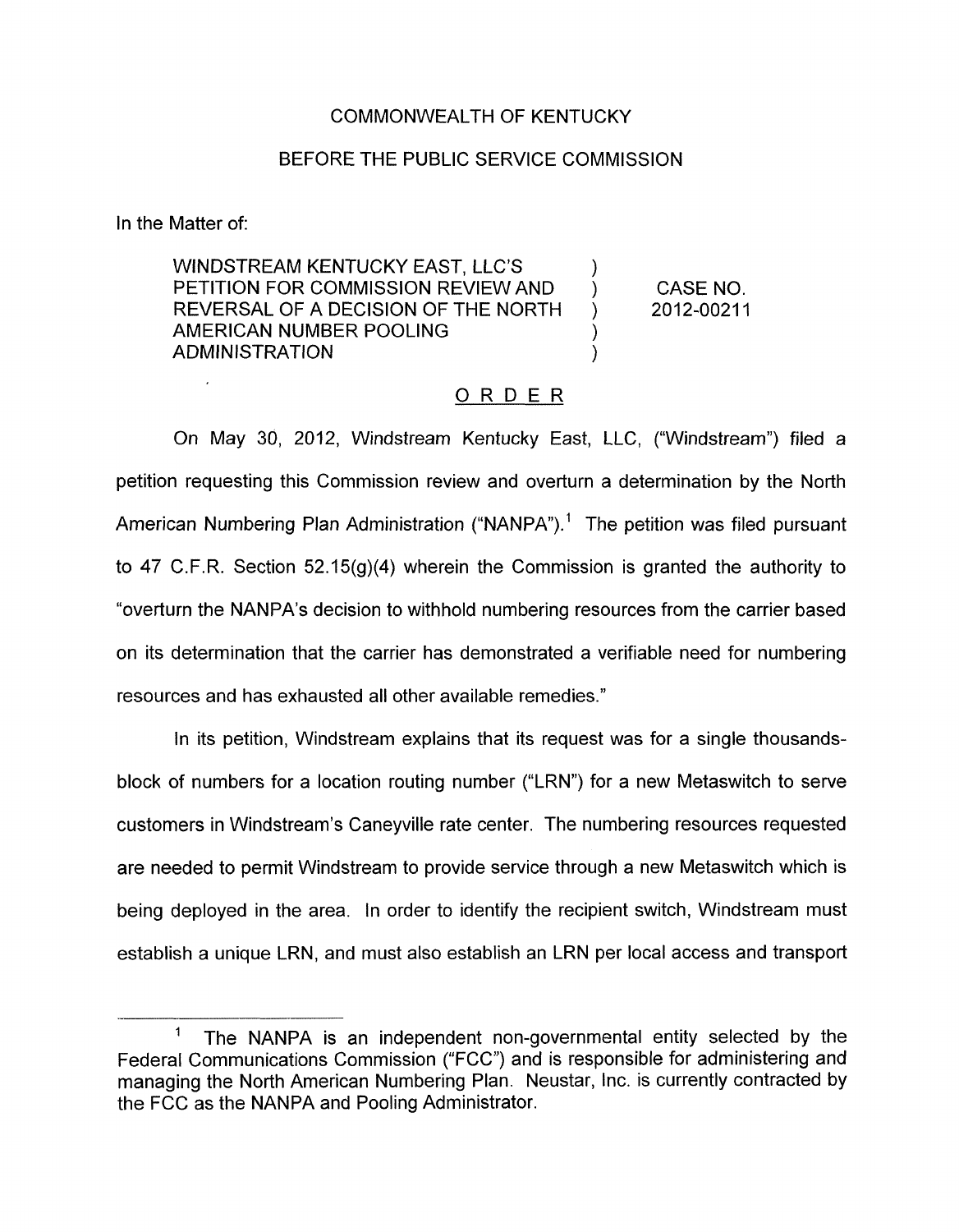area from an assigned central office code ("NXX") for the recipient switch in the number portability capable network. Windstream explains in its petition that its request for an NXX code was necessary due to the fact that industry guidelines state that only an NXX code holder can obtain an LRN. However, Windstream notes that it intends to retain only a single thousands-block of numbers from the new NXX code.<sup>2</sup>

Windstream claims they do not have any NXX codes that could be moved in order to establish an LRN and, thus, is unable to satisfy the need for numbering resources from its available inventory and has exhausted all other available remedies. Hence, on April 27, 2012, Windstream filed an application with NANPA for the assignment of an NXX in the Caneyville rate center in order to address Windstream's need for a single thousands-block of numbers for an LRN needed for a new Metaswitch being deployed to serve customers in this location.<sup>3</sup> Windstream points out that they only seek a single block of one-thousand numbers and that the remaining nine thousands-blocks in that particular NXX will be available to other carriers for assignment. More specifically, Windstream intends to retain the five thousands-blocks of the assigned NXX (859-NXX-5XXX).

The application process with NANPA requires the submission of information used for a Months-To-Exhaust ("MTE") and Utilization Certification Worksheet ("Worksheet")

<sup>&</sup>lt;sup>2</sup> See Windstream's Petition for Review.

 $3$  The code block request submitted by Windstream was for its Caneyville switch, but current FCC rules require the evaluation of number utilization for the entire rate center before assignment of new numbering resources.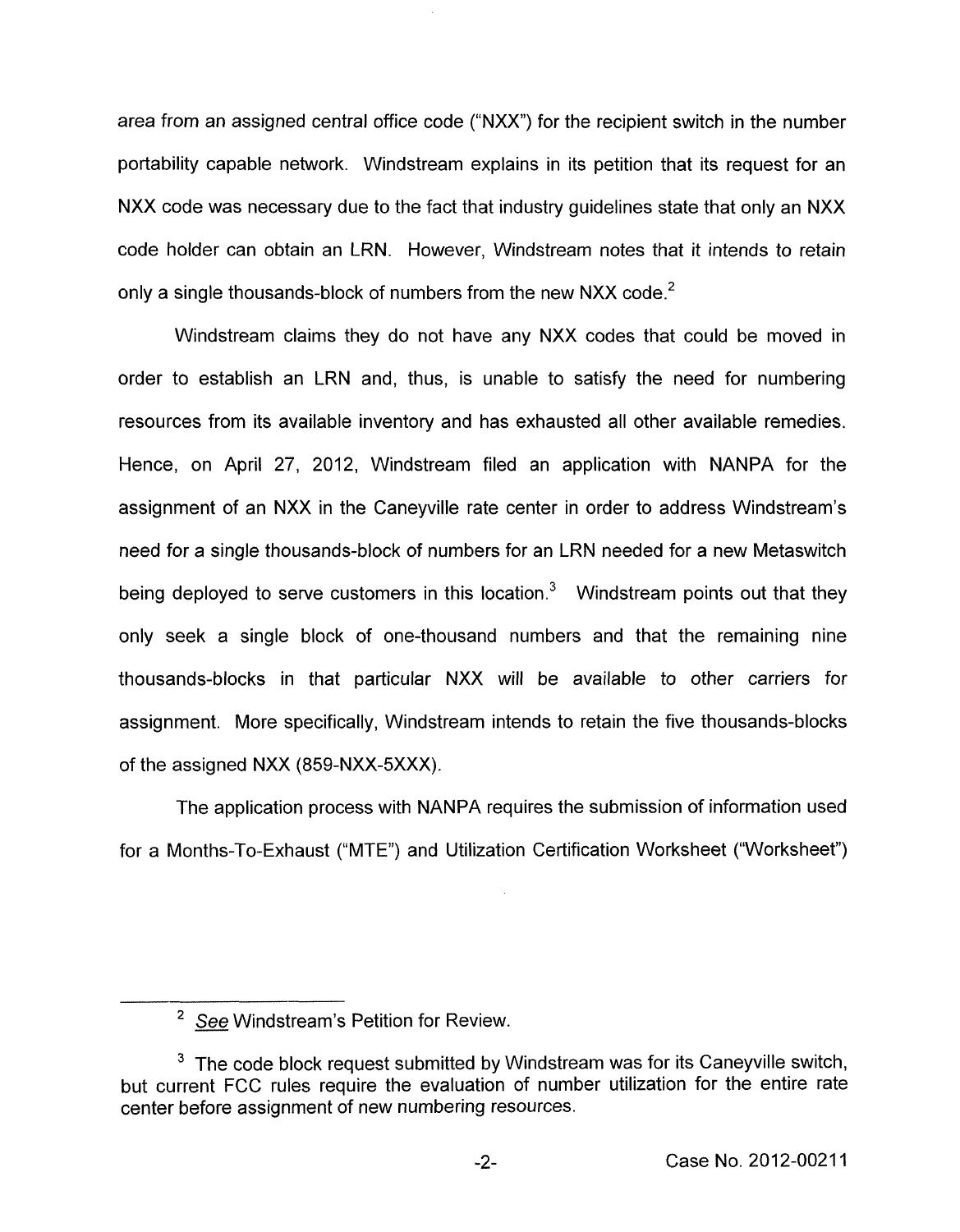pertaining to the affected rate center.<sup>4</sup> Based on the submitted information and resulting calculations, NANPA concluded that Windstream did not meet the FCC's MTE requirements of six months or less, nor did they meet the utilization threshold requirement of 75 percent.<sup>5</sup> Therefore, NANPA determined that Windstream's requests for additional numbering resources should be denied.

NANPA is not a policy-making entity. In making assignment decisions, NANPA follows regulatory directives and industry-developed guidelines. NANPA's responsibilities are defined in FCC rules and in comprehensive technical requirements drafted by the telecommunications industry and approved by the FCC.<sup>6</sup>

Pursuant to 47 C.F.R. Section 52.15(g)(4), this Commission may overturn NANPA's determination if the requesting carrier has demonstrated a verifiable need for numbering resources and that all other available remedies have been exhausted. The Commission finds that Windstream has demonstrated a verifiable need for additional numbering resources by presenting its request for a single thousands-block of numbers needed to establish a unique LRN to identify a new Metaswitch being deployed in the Caneyville rate center. Windstream advises that it will be unable to provide reliable and adequate service to telecommunications users in this area without additional numbering resources in the affected rate center. Due to NANPA's denial of numbering resources, Windstream has been unable to obtain the requested LRN for its new Metaswitch and<br>————————————————————

In accordance with 47 C.F.R. Section  $52.15(g)(3)$ , the MTE and utilization level are calculated by the Worksheet based on various inputs supplied by the applying carrier.

According to the Worksheet, the MTE for the Caneyville rate center was calculated to be 274 months with a utilization rate of 33.711 percent.

<sup>&</sup>lt;sup>6</sup> See generally, 47 C.F.R. Section 52.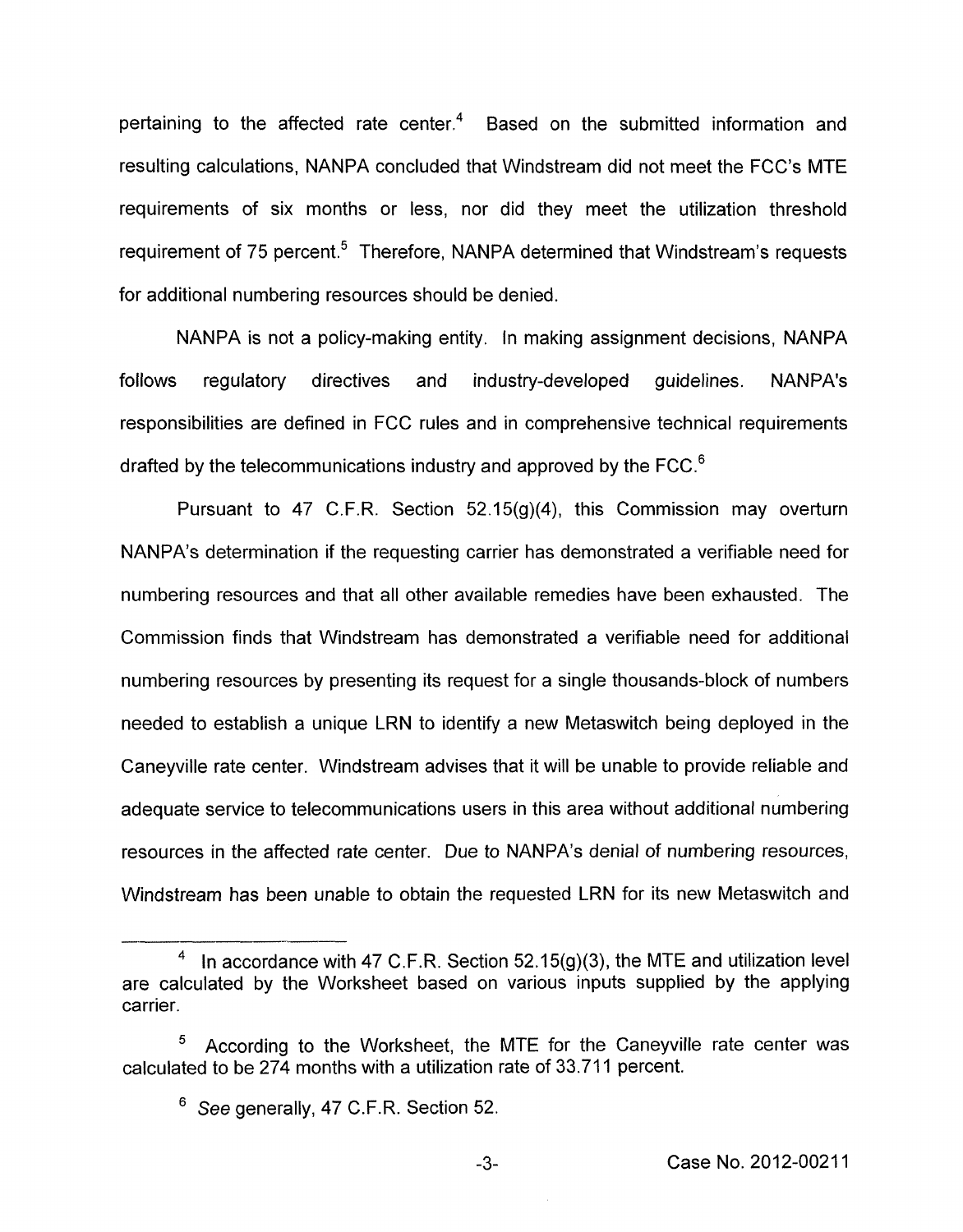cannot port numbers to or provide new services using the Metaswitch. The Commission further finds that Windstream has exhausted all available remedies in the affected rate center to the extent that no combination of existing numbering resources in this rate center can be employed to meet their need for a single one-thousand number block.

This Commission finds that NANPA's determination to deny Windstream the additional numbering resources described herein should be overturned and NANPA directed to assign to Windstream an available NXX code in the Caneyville rate center. The Commission notes that the numbering resources considered in this Order are to be assigned for the sole use of serving Windstream's need for an LRN needed for deployment of a new Metaswitch. The Commission also notes that Windstream intends to utilize only one thousands-block from the assigned NXX and the remaining nine thousands-blocks will be donated back into the pool of available numbers. If the numbering resources requested by Windstream are not needed to meet its service requirements, the associated numbering resources approved in this Order should be returned to NANPA and may not be utilized to serve other customers without first meeting NANPA's numbering resource guidelines.

IT IS THEREFORE ORDERED that:

1. Windstream's Petition regarding NANPA's denial of its application for assignment of additional numbering resources is granted.

2. The decision of NANPA to deny Windstream's request for assignment of an NXX in the Caneyville rate center is hereby overturned.

**-4-** Case No. 2012-0021 1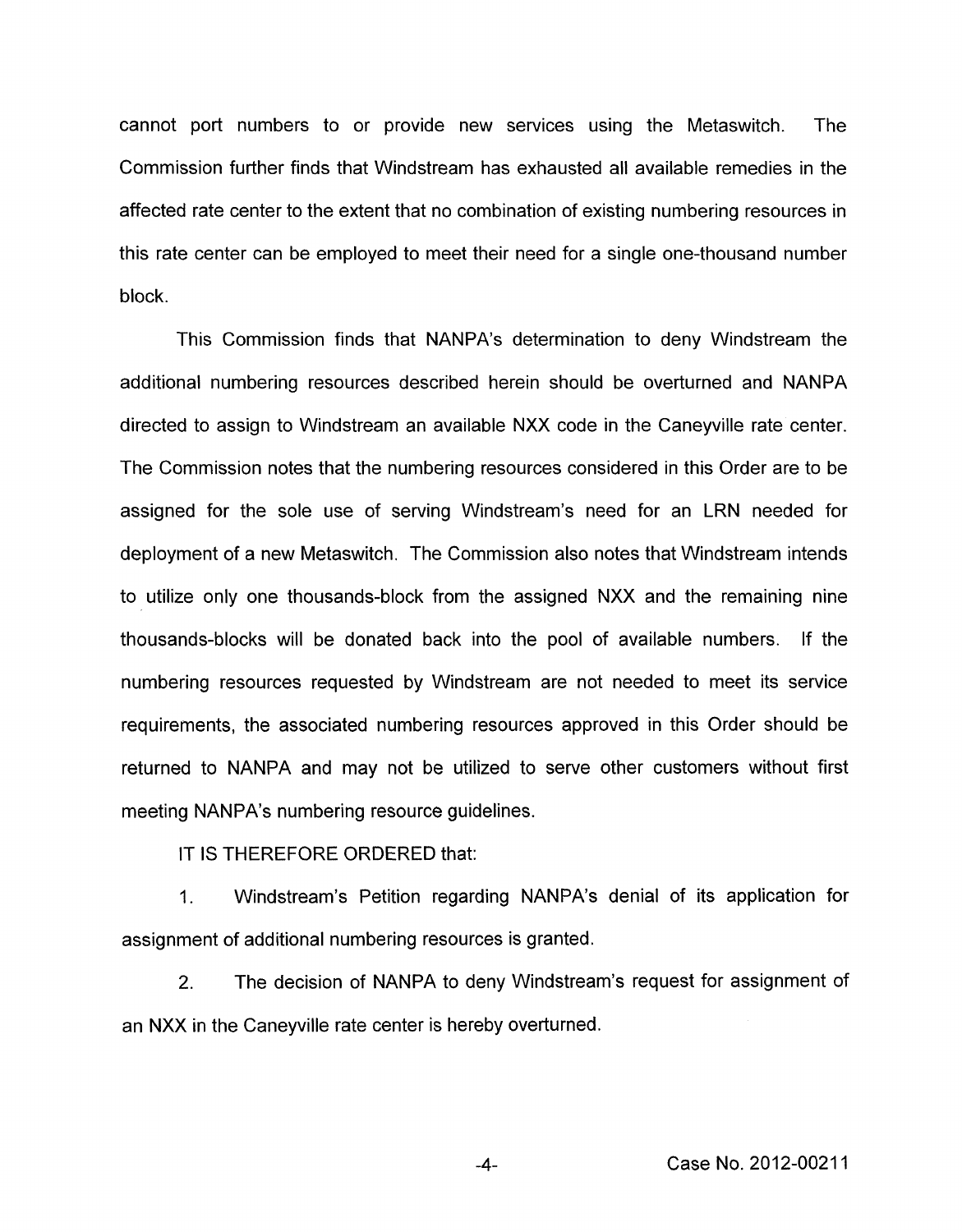**3.** NANPA shall assign Windstream an available NXX in the Caneyville rate center (270-NXX).

**4.** The numbering resources considered in this Order are to be assigned for the sole use of serving Windstream's need for an LRN for deployment of a new Metaswitch in the Caneyville rate center. Windstream shall retain only a single thousands-block of numbers from the new NXX. The remaining nine thousands-blocks, not utilized by Windstream for LRN purposes, shall be returned to the pool of available numbers. If the numbering resources requested by Windstream are not needed to meet its service requirements, the associated numbering resources approved in this Order shall be returned to the NANPA.

By the Commission



**ATTES** Exect